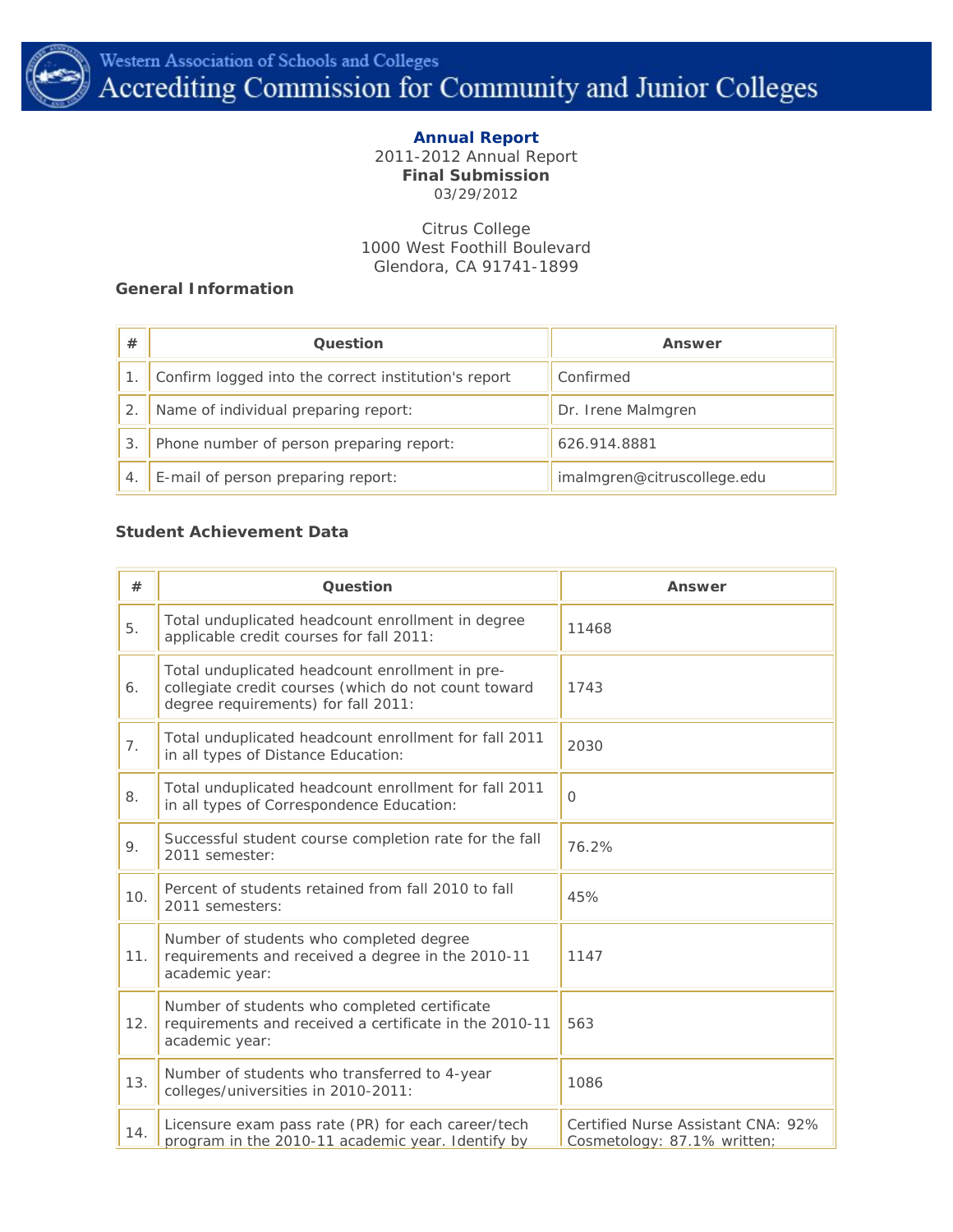|     | program and type of exam (state/national) for each:                                                                  | 78.8% practical (state Exam)<br>Dental Assisting: 100% written;<br>92% practical<br><b>Emergency Medical Technician</b><br>(EMT): 97% written; 100% practical<br>Esthetics: 73.3% written; 94.5%<br>practical (state exam)<br>Registered Nursing (RN): 85%<br>Vocational Nursing (VN): 95%                                                                                                                                                                                                                                                                                                                                                                                                                                                                                                                                                                                                                                                                                                                                                                                                                                                  |
|-----|----------------------------------------------------------------------------------------------------------------------|---------------------------------------------------------------------------------------------------------------------------------------------------------------------------------------------------------------------------------------------------------------------------------------------------------------------------------------------------------------------------------------------------------------------------------------------------------------------------------------------------------------------------------------------------------------------------------------------------------------------------------------------------------------------------------------------------------------------------------------------------------------------------------------------------------------------------------------------------------------------------------------------------------------------------------------------------------------------------------------------------------------------------------------------------------------------------------------------------------------------------------------------|
| 15. | Job placement rate for each career/tech program for<br>the 2010-11 academic year. List the rate for each<br>program: | Chancellor's Office data for 2010-11<br>is not yet complete. Attached is<br>2009-10.<br><b>FORESTRY 76.92%</b><br>BUSINESS AND COMMERCE,<br><b>GENERAL 82.76%</b><br>ACCOUNTING 79.31%<br>OFFICE TECHNOLOGY/OFFICE<br>COMPUTER APPLICATIONS 0<br>JOURNALISM 100%<br>DIGITAL MEDIA 66.67%<br>COMPUTER INFORMATION SYSTEMS<br>100%<br><b>COMPUTER SOFTWARE</b><br>DEVELOPMENT 100%<br>COMPUTER INFRASTRUCTURE AND<br>SUPPORT 100%<br>ELECTRONICS AND ELECTRIC<br>TECHNOLOGY 81.82%<br>ENVIRONMENTAL CONTROL<br>TECHNOLOGY (HVAC) 100%<br>DIESEL TECHNOLOGY 73.08%<br>AUTOMOTIVE TECHNOLOGY 78.26%<br>DRAFTING TECHNOLOGY 71.43%<br><b>WATER AND WASTEWATER</b><br>TECHNOLOGY 92.31%<br>COMMERCIAL MUSIC 82.86%<br><b>TECHNICAL THEATER 66.67%</b><br><b>DANCE 100%</b><br>APPLIED PHOTOGRAPHY 100%<br>OTHER FINE AND APPLIED ARTS<br>$80\%$<br><b>NURSING 85.94%</b><br>DENTAL OCCUPATIONS 91.49%<br>EMERGENCY MEDICAL SERVICES<br>100%<br>CHILD DEVELOPMENT/EARLY CARE<br>AND EDUCATION 80.95%<br>LIBRARY TECHNICIAN (AIDE) 100%<br>PUBLIC ADMINISTRATION 91.67%<br>ADMINISTRATION OF JUSTICE<br>100%<br>COSMETOLOGY AND BARBERING<br>78.95% |